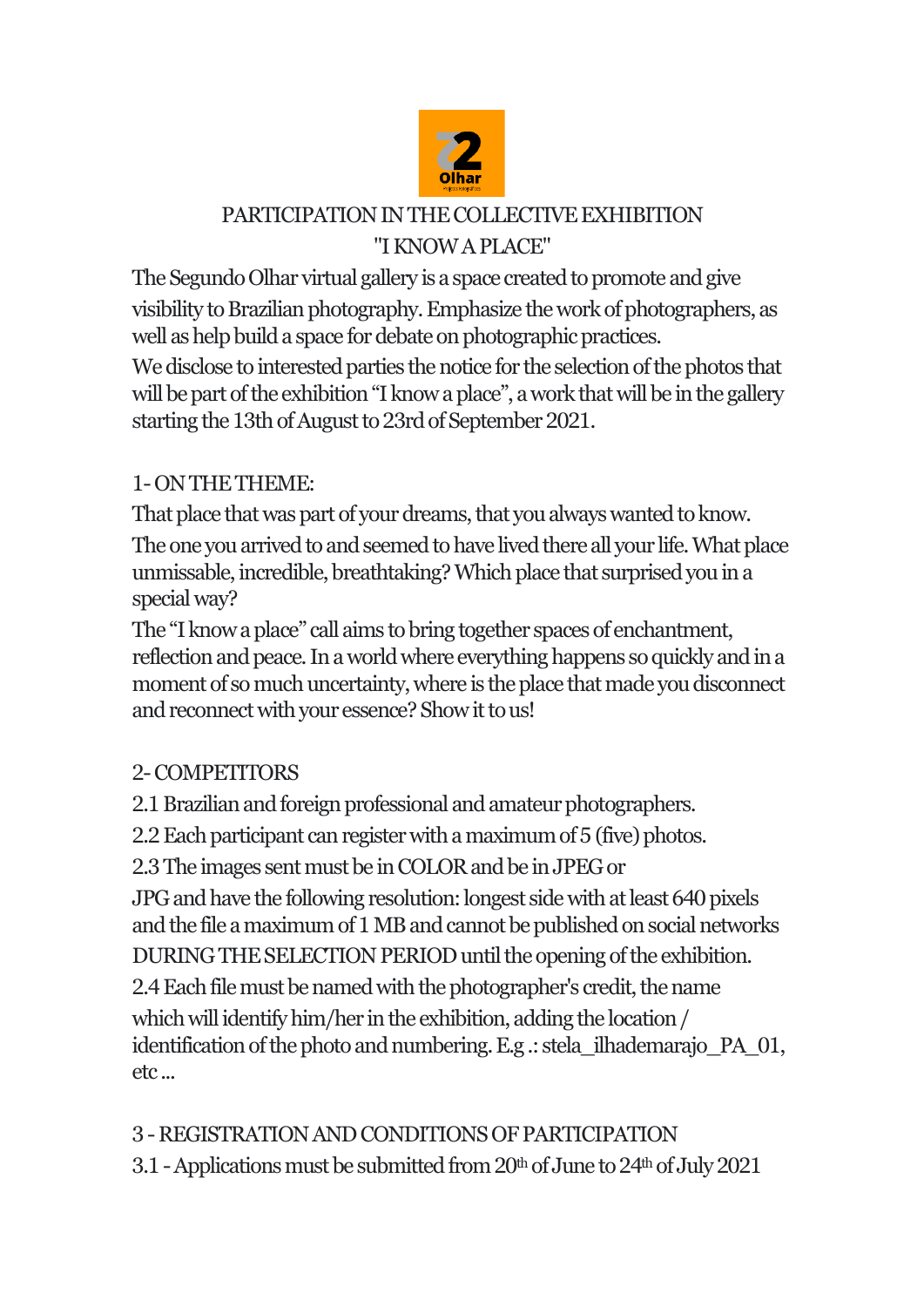until 11:59 pm (Brasilia time).

3.2 -The form and the authorization to use the image will be available on the websitewww.segundolhar.com.br .

3.3 -Registration is free and there will be no cost for the participation of Selected photographers

3.4-By submitting his/her registration, the participant authorizes the use of his image, by the organization, in the presentation of the exhibition in a 3D virtual environment, as well as on the website www.segundoolhar.com.br and in the media for dissemination of the exhibition, with due credit of the photographer.

#### 4 -CURATORS

4.1 The selection of the works will be carried out by Príamo Melo, (photographer and teacher of the Chemical Engineering Program at COPPE / UFRJ, in Rio de Janeiro. He is also dedicated to the study, practice, and teaching of landscape photography) and by the photographers Jorge Vasconcellos and Stela Martins, curators of the 3D virtual gallery Segundo Olhar.

4.2 The decisions of the curatorship are irreversible and unappealable.

### 5 -SELECTION OF PHOTOS

5.1 -Among the photos sent, the group of curators will select a maximum number of 30 images to compose the exhibition.

5.2 -The selection will have no qualifying effect.

5.3-The identification with the theme proposedand the originality of the work in this announcement will be evaluated.

### 6 -OBLIGATIONS OF THE SELECTED PHOTOGRAPHERS

6.1 - Being responsible for the use of the image in front of third parties.

6.2 -Being the author of the image.

# 7 -RESULT

7.1-The result will be published on the website on "Mentoria Segundo Olhar", [www.segundoolhar.com.br,](http://www.segundoolhar.com.br/) in July 30th, 2021. And it will be disclosed in ours social networks.

7.2 -Selected photographerswill be contacted by email.